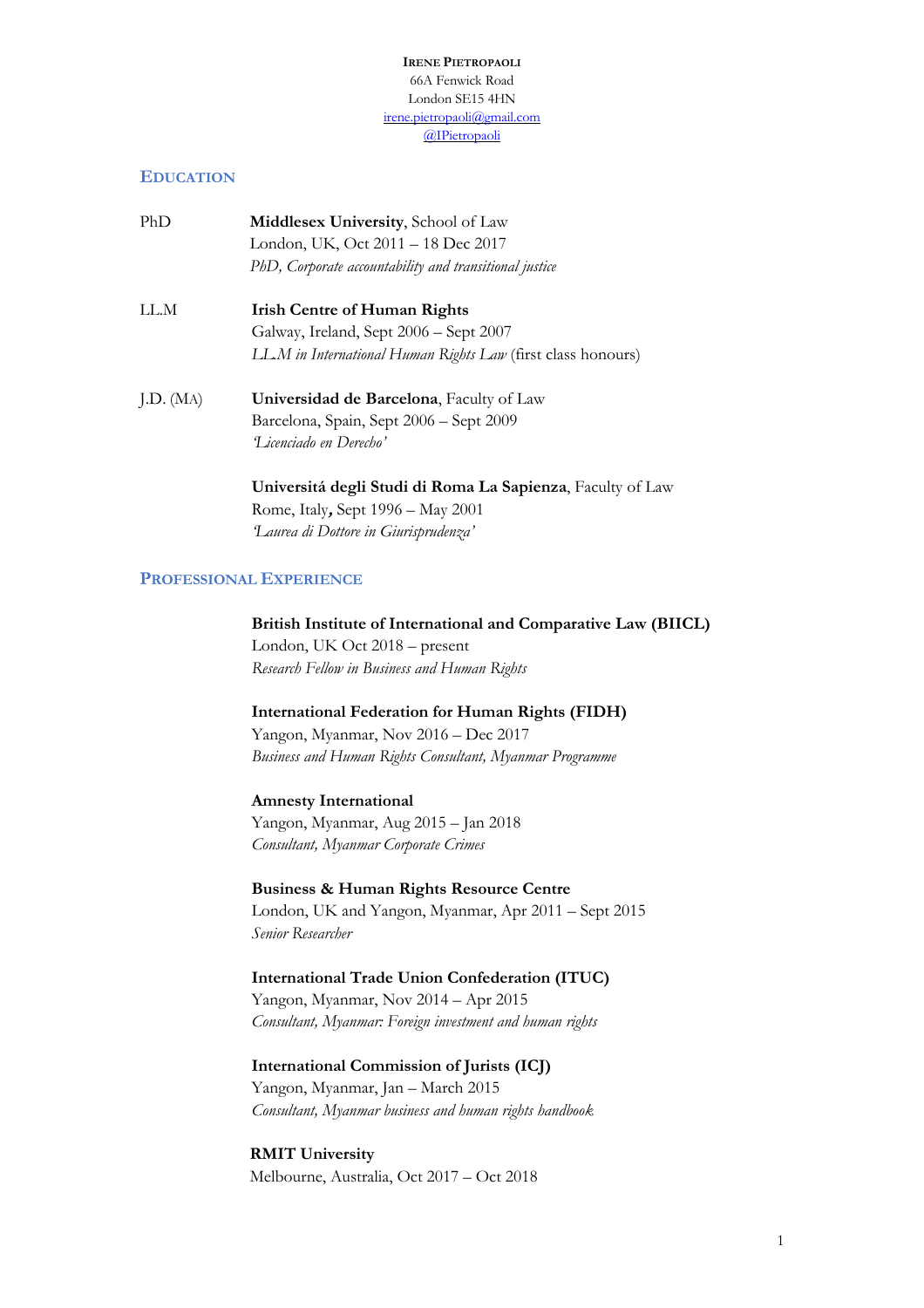**IRENE PIETROPAOLI** 66A Fenwick Road London SE15 4HN irene.pietropaoli@gmail.com @IPietropaoli

*Research Consultant, Labour rights in supply chains* 

**Regents University** London, UK, Oct 2011 – May 2014 *Visiting Lecturer*

**Middlesex University** London, UK, Oct 2011 – Jun 2012 *Assistant Lecturer*

**ECPAT International** Bangkok, Thailand, Mar 2010 – Apr 2011 *Consultant, Legal Programme*

**CUSO International** Vientiane, Laos, Apr 2008 – Sept 2009 *Gender Advisor*

**Estel Iberica S.A.** Madrid, Spain, May 2001 - May 2005 *Legal Advisor*

INTERNSHIPS **Informal Sector Service Centre** Kathmandu, Nepal, Sept 2007 - May 2008

> **Inter-American Court of Human Rights** San Jose, Costa Rica, Jan 2006 – Jul 2006

**Asamblea Permanente de Derechos Humanos**

Santa Cruz de la Sierra, Bolivia, Jul 2005 – Dec 2005

# **LANGUAGES**

| <b>ITALIAN</b>    | Native language |
|-------------------|-----------------|
| <b>ENGLISH</b>    | Fluent          |
| <b>SPANISH</b>    | Fluent          |
| <b>PORTUGUESE</b> | Fluent          |
| FRENCH            | Good            |
| <b>THAI</b>       | Basic           |
| <b>LAOTIAN</b>    | Basic           |
| <b>BURMESE</b>    | Basic           |
|                   |                 |

## **PUBLICATIONS**

| 2020 | Business and Human Rights and Transitional Justice (Routledge)       |
|------|----------------------------------------------------------------------|
| 2020 | Business Views on Mandatory Human Rights Due Diligence Regulation: A |